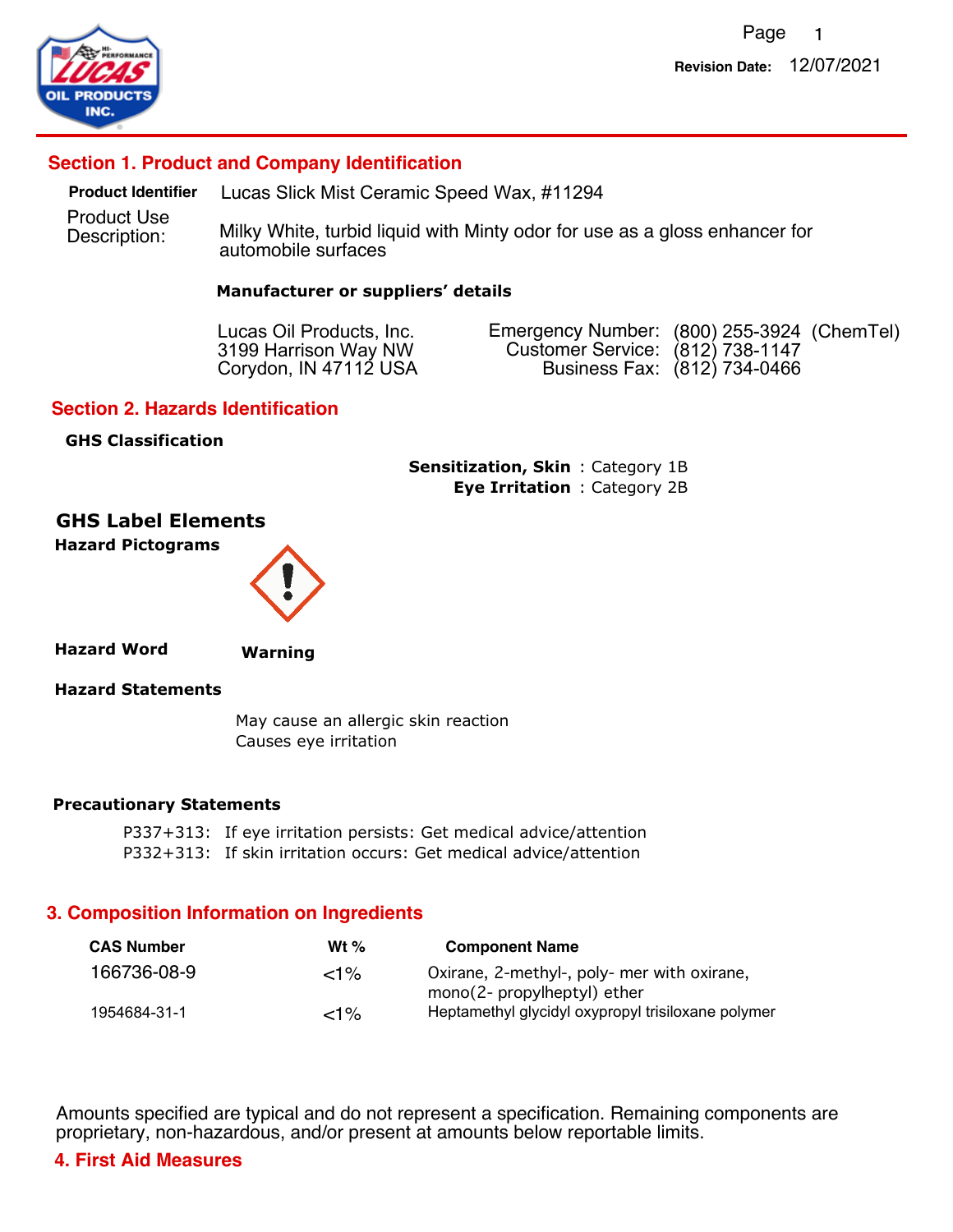

Eye: Immediately flush with water. If any irritation or discomfort occurs, consult physician

Skin: No first aid should be needed. Thoroughly wash the affected area as a precaution.

Inhalation: Inhallation of any liquid should be considered potentially dangerous, consult a physician.

Oral: No first aid should be needed for oral contact. If product is swallowed, consult physician.

Comments: Treat symptomatically.

# **5. Fire Fighting Measures**

Extinguishing Media:

 On large fires use dry chemical, foam or water spray. On small fires use carbon dioxide (CO2), dry chemical or water spray. Water can be used to cool fire exposed containers.

### Fire Fighting Measures:

 Self-contained breathing apparatus and protective clothing should be worn in fighting large fires involving chemicals. Determine the need to evacuate or isolate the area according to your local emergency plan. Use water spray to keep fire exposed containers cool.

Unusual Fire Hazards: None. Hazardous Decomposition Products

Thermal breakdown of this product during fire or very high heat conditions may evolve the following hazardous decomposition products: Carbon oxides and traces of incompletely burned carbon compounds. Silicon dioxide. Formaldehyde. Metal oxides.

## **6. Accidental Release Measures**

Observe all personal protection equipment recommendations described in Sections 5 and 8. For large spills, provide diking or other appropriate containment to keep material from spreading. If diked material can be pumped, store recovered material in appropriate container.

Clean up remaining materials from spill with suitable absorbant. Clean area as appropriate since spilled materials, even in small quantities, may present a slip hazard.

 Local, state and federal laws and regulations may apply to releases and disposal of this material, as well as those materials and items employed in the cleanup of releases. You will need to determine which federal, state and local laws and regulations are applicable. Sections 13 and 15 of this SDS provide information regarding certain federal and state requirements.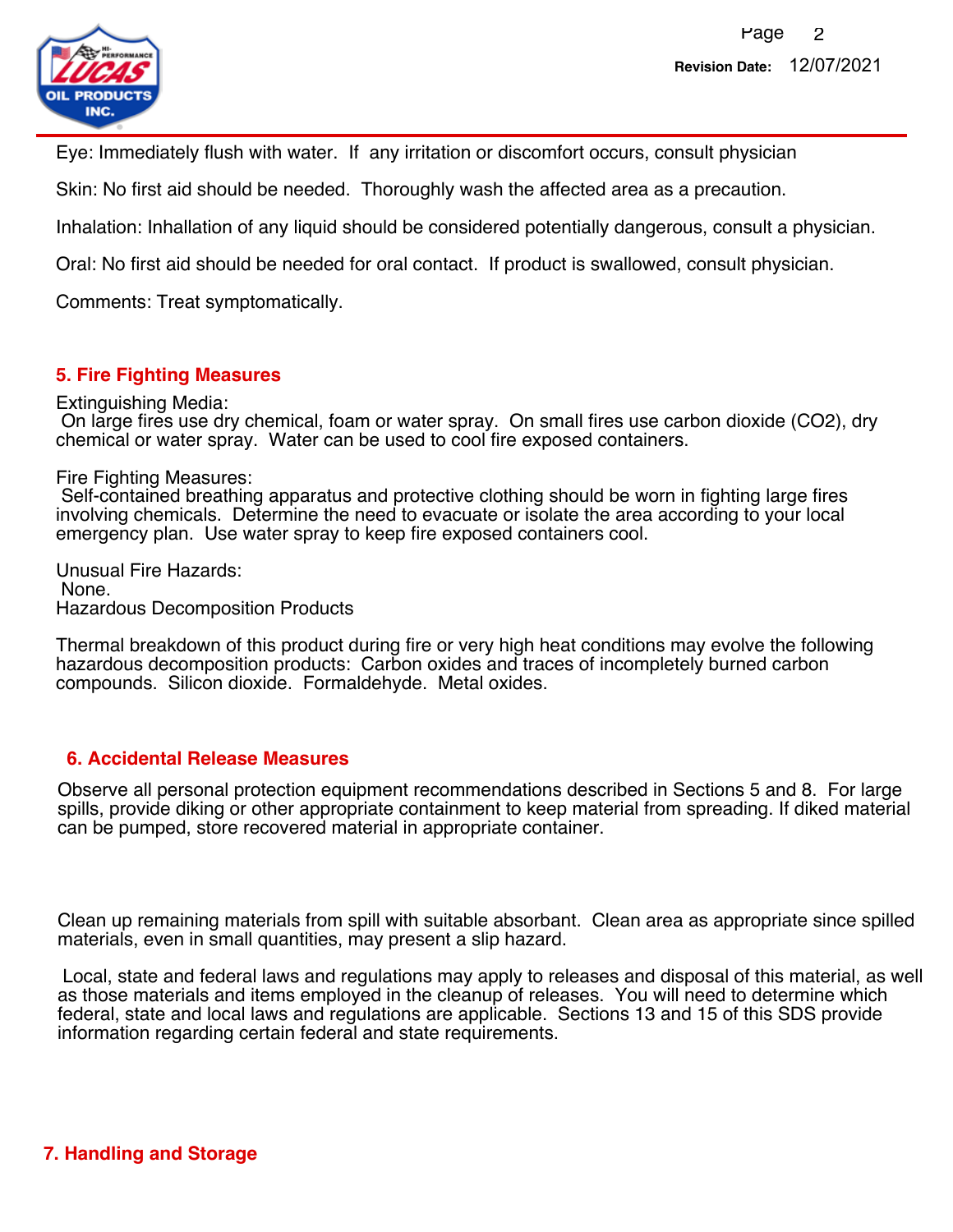

Use with adequate ventilation. Avoid eye contact.

Use reasonable care and store away from oxidizing materials.

# **8. Exposure Controls and Personal Protection**

| <u>166736-08-9 Oxirane, 2-methyl-, poly- mer with oxirane, Mone Listed Communicum Consumers Communicum Communicum</u> |
|-----------------------------------------------------------------------------------------------------------------------|
|                                                                                                                       |
| :None L<br><u>. Heptamethyl glycidyl oxypropyl trisiloxane.</u>                                                       |
|                                                                                                                       |

Engineering Controls

Local Ventilation: None should be needed. General Ventilation: Recommended.

Personal Protective Equipment for Routine Handling

Eyes: Use proper protection - safety glasses as a minimum. Skin: Washing at mealtime and end of shift is adequate. Suitable Gloves: No special protection needed. Inhalation: No respiratory protection should be needed. Suitable Respirator: None should be needed.

Precautionary Measures: Avoid eye contact. Use reasonable care.

Comments: When heated to temperatures above 150 degrees C in the presence of air, product can form formaldehyde vapors. Formaldehyde is a potential cancer hazard, a known skin and respiratory sensitizer, and an irritant to the eyes, nose, throat, skin, and digestive system. Safe handling conditions may be maintained by keeping vapor OSHA Permissible Exposure Limit for formaldehyde.

## **9. Physical and Chemical Properties**

| <b>Flash Point</b> None                                        |                              | <b>Upper Flamability Limit</b>                             |        | <b>Not Determined</b> |                                   |
|----------------------------------------------------------------|------------------------------|------------------------------------------------------------|--------|-----------------------|-----------------------------------|
| <b>Auto Ignition Not Determined</b>                            |                              | <b>Lower Flamability Limit</b>                             |        | <b>Not Determined</b> |                                   |
| <b>Physical State Liquid</b>                                   |                              | <b>Color Milky White</b>                                   |        |                       | <b>Vapor Press Not Determined</b> |
| <b>pH</b> 6.8                                                  | <b>Specific Gravity 0.98</b> |                                                            |        | Viscosity 2 cSt       |                                   |
|                                                                |                              | Vapor Density (Air=1) Not Determined Melting Point °F 28°F |        | <b>Odor</b>           | Mint                              |
| <b>Water Solubility</b><br><b>10. Stability and Reactivity</b> | Dispersable                  | <b>VOC Content</b>                                         | $<$ 1% |                       |                                   |
| <b>Stability Stable</b>                                        |                              | <b>Hazardous Polymerization</b> Not Expected to Occur      |        |                       |                                   |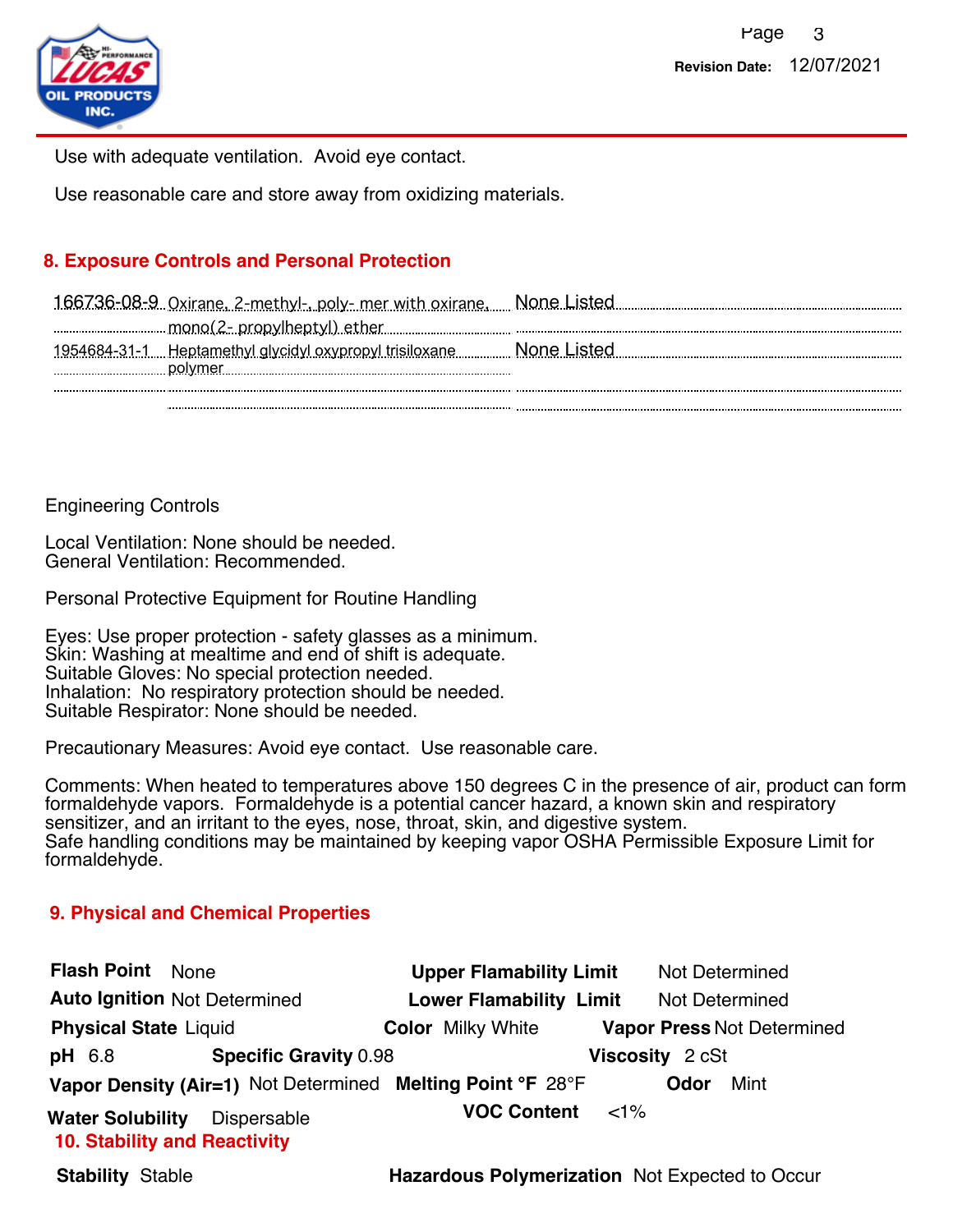

**Conditions to Avoid** Oxidizing materials can cause a reaction Hazardous When heated to temperatures above 150 degrees C in the presence of air, **Decomposition Products** product can form formaldehyde vapors. Safe handling conditions may be maintained by keeping vapor OSHA Permissible Exposure Limit for formaldehyde.

# **11. Toxicological Information**

No known applicable information

# **12. Ecological Information**

Complete information is not yet available **13. Disposal Considerations**

RCRA Hazard Class (40 CFR 261)

When a decision is made to discard this material, as received, is it classified as a hazardous waste? No

State or local laws may impose additional regulatory requirements regarding disposal.

## **14. Transportation Information**

Not subject to DOT. Not regulated

Not subject to IMDG code.

Not subject to IATA regulations

**OSHA Hazards** : Moderate skin Irritant **15. Regulatory Information**

## **EPCRA - Emergency Planning and Community Right-to-Know**

**CERCLA Reportable Quantity -** This material does not contain any components with a CERCLA RQ.

**SARA 304 Extremely Hazardous Substances Reportable Quantity** This material does not contain any components with a section 304 EHS RQ.

### **SARA 311/312 Hazards** : None

**SARA 302:** No chemicals in this material are subject to the reporting requirements of SARA Title III, Section 302.

**SARA 313: SARA 313:** This material does not contain any chemical components with known CAS numbers that exceed the threshold (De Minimis) reporting levels established by SARA Title III, Section 313.

**California Prop. 65 :** This product does not contain any chemicals known to the State of California to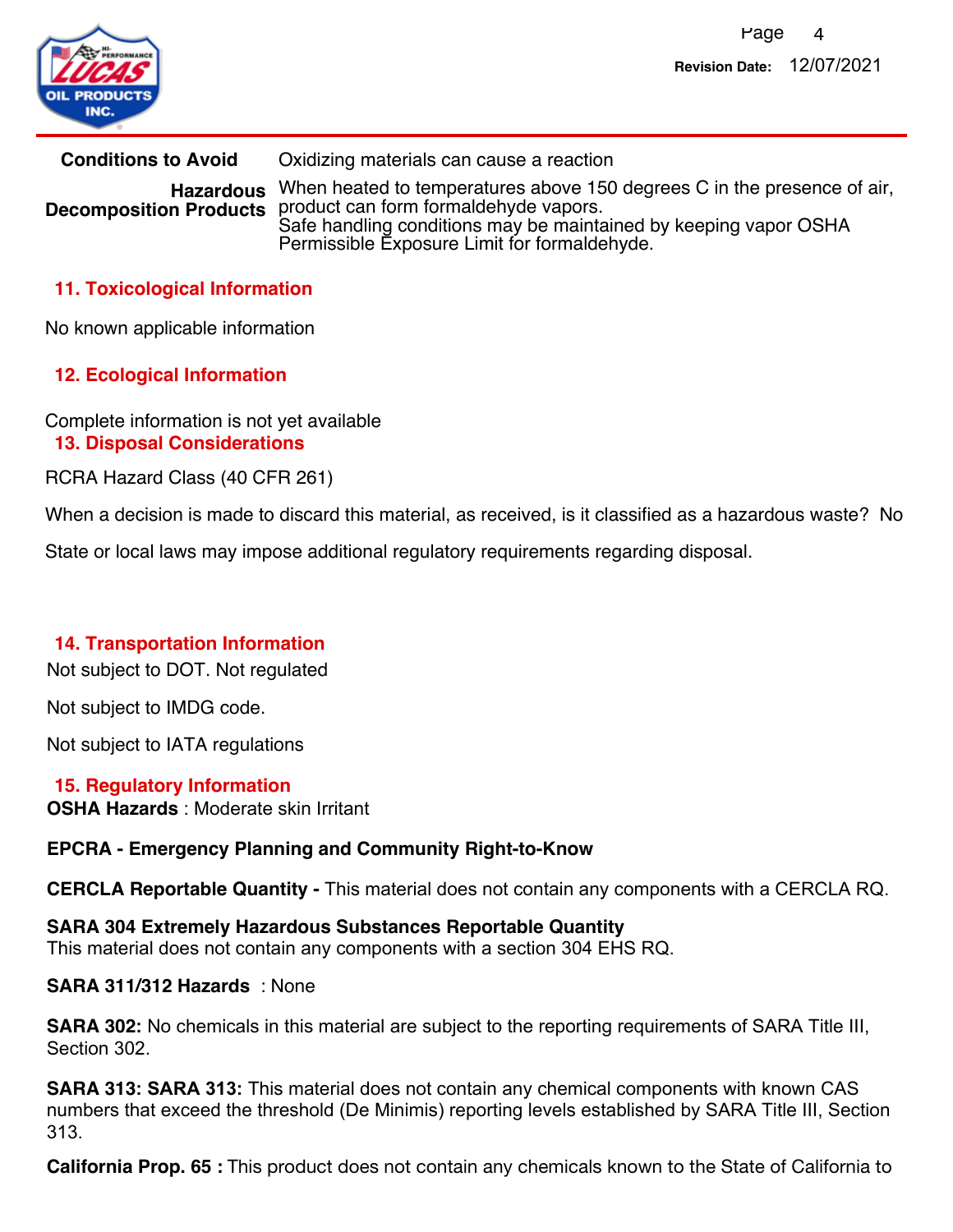

cause cancer, birth, or any other reproductive defects.

### **16. Other Information Revision Date** 12/07/2021

The information and recommendations are offered for the user's consideration and examination, and it is the user's responsibility to satisfy itself that they are suitable and complete for its particular use. If buyer repackages this product, legal counsel should be consulted to insure proper health, safety and other necessary information is included on the container.

#### **Key or legend to abbreviations and acronyms used in the safety data sheet**

ACGIH American Conference of Government Industrial Hygienists LD50 Lethal Dose 50% AICS Australia, Inventory of Chemical Substances LOAEL Lowest Observed Adverse Effect Level DSL Canada, Domestic Sub- stances List NFPA National Fire Protection Agency NDSL Canada, Non-Domestic Sub- stances List NIOSH National Institute for Occupational Safety & Health CNS Central Nervous System NTP National Toxicology Program CAS Chemical Abstract Service NZloC New Zealand Inventory of Chemicals EC50 Effective Concentration NOAEL No Observable Adverse Effect Level EC50 Effective Concentration 50% NOEC No Observed Effect Concentration EGEST EOSCA Generic Exposure Scenario Tool OSHA Occupational Safety & Health Administration EOSCA European Oilfield Specialty Chemicals Association PEL Permissible Exposure Limit EINECS European Inventory of Exist- ing Chemical Substances PICCS Philipines Inventory of Commercial Chemical Substances MAK Germany Maximum Concentration Values PRNT Presumed Not Toxic GHS Globally Harmonized System RCRA Resource Conservation Recovery Act >= Greater Than or Equal To STEL Short-term Exposure Limit IC50 Inhibition Concentration 50% SARA Superfund Amendments and Reauthorization Act. IARC International Agency for Re- search on Cancer TLV Threshold Limit Value IECSC Inventory of Existing Chemical Substances in China TWA Time Weighted Average ENCS Japan, Inventory of Existing and New Chemical Sub- stances TSCA Toxic Substance Control Act KECI Korea, Existing Chemical Inventory UVCB Unknown or Variable Composition, Complex Reaction Products, and Biological Materials <= Less Than or Equal To